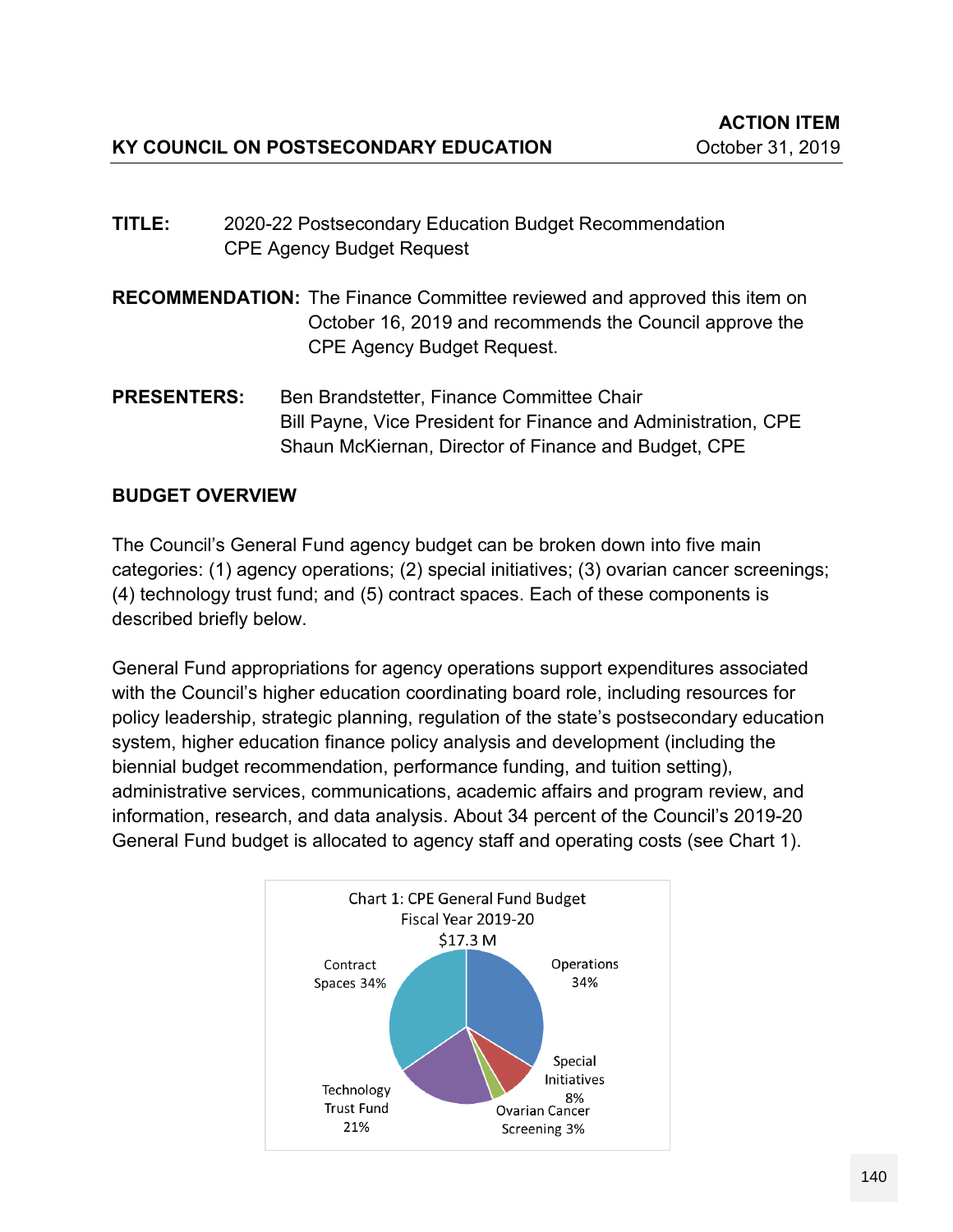The Council's budget for special initiatives, which in the past was often referred to as Teacher Quality and College and Career Readiness/Senate Bill 1 funds, supports staff, operating funds, and grants to the public postsecondary institutions to advance the Council's *2016-2021 Strategic Agenda for Postsecondary Education*. Special initiatives make up 8% of the Council's General Fund budget.

In prior biennia, a portion of the Council's Tobacco Funds were directed by the General Assembly to support ovarian cancer screenings. For 2018-20, the General Assembly made General Fund appropriations of \$500,000 for each year, or about 3% of CPE's 2019-20 General Fund budget, for ovarian cancer research.

The Contract Spaces program funds 164 Kentucky residents pursuing degrees in veterinary medicine at out of state institutions (Auburn and Tuskegee Universities) and 44 Kentucky residents pursuing degrees in optometry at the University of Pikeville, Southern College of Optometry (in Memphis), Indiana University, and the University of Alabama - Birmingham. As can be seen in Chart 1, in the current fiscal year, 34 percent of the agency's General Fund budget is allocated to student financial aid programs and assistance.

Three program areas use Technology Trust Fund General Fund dollars: technology support, the Kentucky Virtual Library (KYVL), and the Kentucky Postsecondary Education Network (KPEN). About 21 percent of the agency's total General Fund budget is allocated to the technology trust fund.

Kentucky Adult Education was moved from the Council's budget to the Education and Workforce Development Cabinet in 2018-19. Funding for Science and Technology, which primarily supported programs administered by the Kentucky Science and Technology Corporation, was moved to the Economic Development Cabinet.

# **2020-22 Agency Budget Request**

CPE staff has limited agency budget requests for the upcoming 2020-22 biennium. Staff recommends additional General Fund appropriations for personnel and operating cost increases (consistent with the state's budget instructions, or defined calculations), for the Contract Spaces program, and for the SREB doctoral scholars program. Every biennium, CPE asks for, and typically receives, additional funds to cover employee related and other mandated cost increases and tuition increases for the Contract Spaces program. For 2020-22, CPE is also proposing new funding to reinstate the SREB Doctoral Scholars Program, which provides support to underrepresented minority doctoral candidates. Kentucky participated in this program between 1994 and 2017.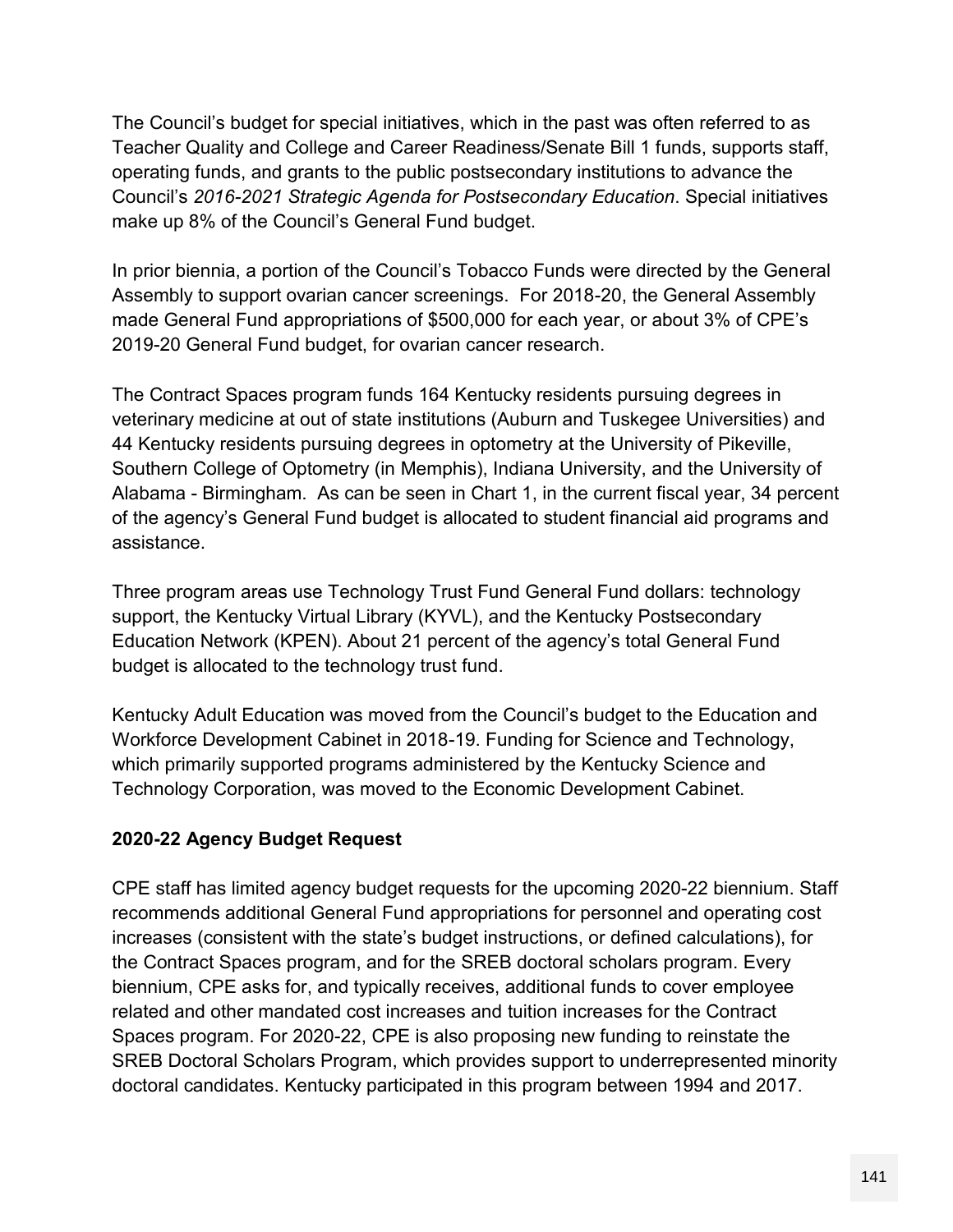### Defined Calculations

Every biennium, Office of State Budget Director staff instruct CPE staff to request cost increases associated with Kentucky Employee Retirement System (KERS) rate increases and employee salary cost-of-living adjustments.

 *Council staff recommends increases in General Fund appropriations of \$148,900 in 2020-21 and \$241,200 in 2021-22 to fund the Council's defined calculations.*

#### Contract Spaces Program

The Contract Spaces program provides funding to pay the out-of-state tuition and fee differential, so that Kentucky residents can access veterinary medicine and optometry degree programs in other states at "in-state" tuition and fee rates. Generally, these degree programs are not offered at public institutions in Kentucky (the new optometry program at Pikeville University representing the exception).

The Council contracts with the Southern Regional Educational Board (SREB) to reserve veterinary medicine and optometry seats for Kentucky students. SREB sets aside seats in the veterinary medicine programs at Auburn University and Tuskegee University, and it reserves optometry seats at Southern College of Optometry in Memphis, TN, and the University of Alabama at Birmingham (UAB). The Council also contracts with Indiana University and the University of Pikeville for optometry seats.

CPE staff recommends that the Council's 2020-22 budget request maintain funding for 164 veterinary medicine seats and 44 optometry seats and cover anticipated tuition and fee increases for these programs in academic years 2018-19 and 2019-20. Funding for the Contract Spaces program also pays Kentucky's dues for SREB membership.

For 2020-21 and 2021-22, Kentucky has reached an agreement with Auburn and Tuskegee for a special rate of \$32,000 per veterinary student, instead of the respective \$34,500 and \$35,200 SREB rates. This is \$1,000 more than the rate charged by Auburn and Tuskegee for 2018-19 and 2019-20. For optometry students, the SREB rate is \$19,800 per student in 2020-21 and \$20,200 per student in 2021-22. CPE is assuming that 12 of the 44 optometry seats will go to Indiana University, which charges \$13,500 per seat. SREB has also increased annual dues. In 2020-21, SREB is planning to charge Kentucky \$211,600 in dues. In 2021-22, the dues will increase to \$214,800.

 *Council staff recommends increases in General Fund appropriations of \$273,200 in 2020-21 and \$289,200 in 2021-22 to fund Contract Spaces cost increases,*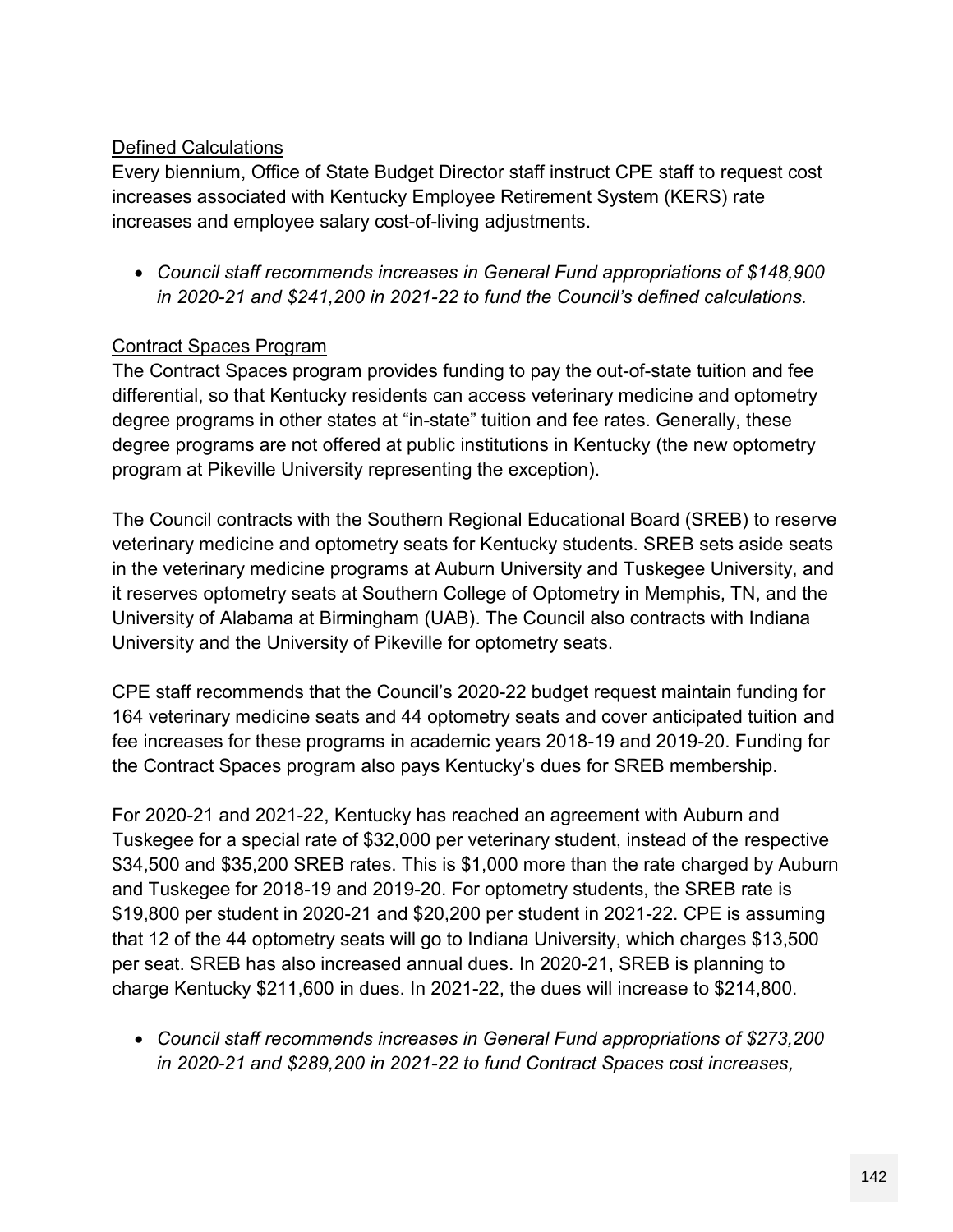*maintain 164 veterinary spaces and 44 optometry spaces, and to fund increases in Kentucky's SREB membership dues.*

### SREB Doctoral Scholars Program

After advocating for expansion of the Southern Regional Education Board (SREB) Doctoral Scholars Program for several biennia, cuts to CPE's agency budget resulted in funding for the program being eliminated in the 2018-20 biennium. Kentucky's participation in the SREB program began in 1994, or the second year of the board's existence. The program is intended to help underrepresented minority doctoral candidates complete a doctorate more quickly and to encourage them to join the ranks of the professoriate. The program provides opportunities for professional development, as well as encouragement and support for students to matriculate from their doctoral programs and to achieve their scholarly goals.

The SREB Doctoral Scholars Program costs \$25,000 per student, per year, and students are eligible for up to three years of financial support. Postsecondary institutions have the opportunity to participate in the program and sponsor additional opportunities and activities for students under certain circumstances. In previous biennia, the University of Kentucky and the University of Louisville have participated in Kentucky's Doctoral Scholars Program.

 *CPE staff recommends additional appropriations of \$100,000 in fiscal 2020-21 to support two SREB doctoral scholar's students at the University of Kentucky and two at the University of Louisville in the first year of the upcoming biennium, and recommends \$200,000 in fiscal year 2021-22 to support two additional doctoral scholar's students at each institution in the second year of the biennium.*

CPE staff's goal is to support a total of six SREB doctoral scholar's students at the University of Kentucky and six doctoral scholar's students at the University of Louisville. Recurring funding for the program will need to increase to \$300,000 in the 2022-24 biennium to support that level of participation.

If the requested funding is authorized and added to the agency's current General Fund base (i.e., \$17,296,300 in 2019-20), these increases will result in total General Fund appropriations of \$17,818,400 in fiscal year 2020-21 and \$18,026,700 in fiscal year 2021-22. Funding components and request amounts of the CPE agency budget request are shown in Table 1.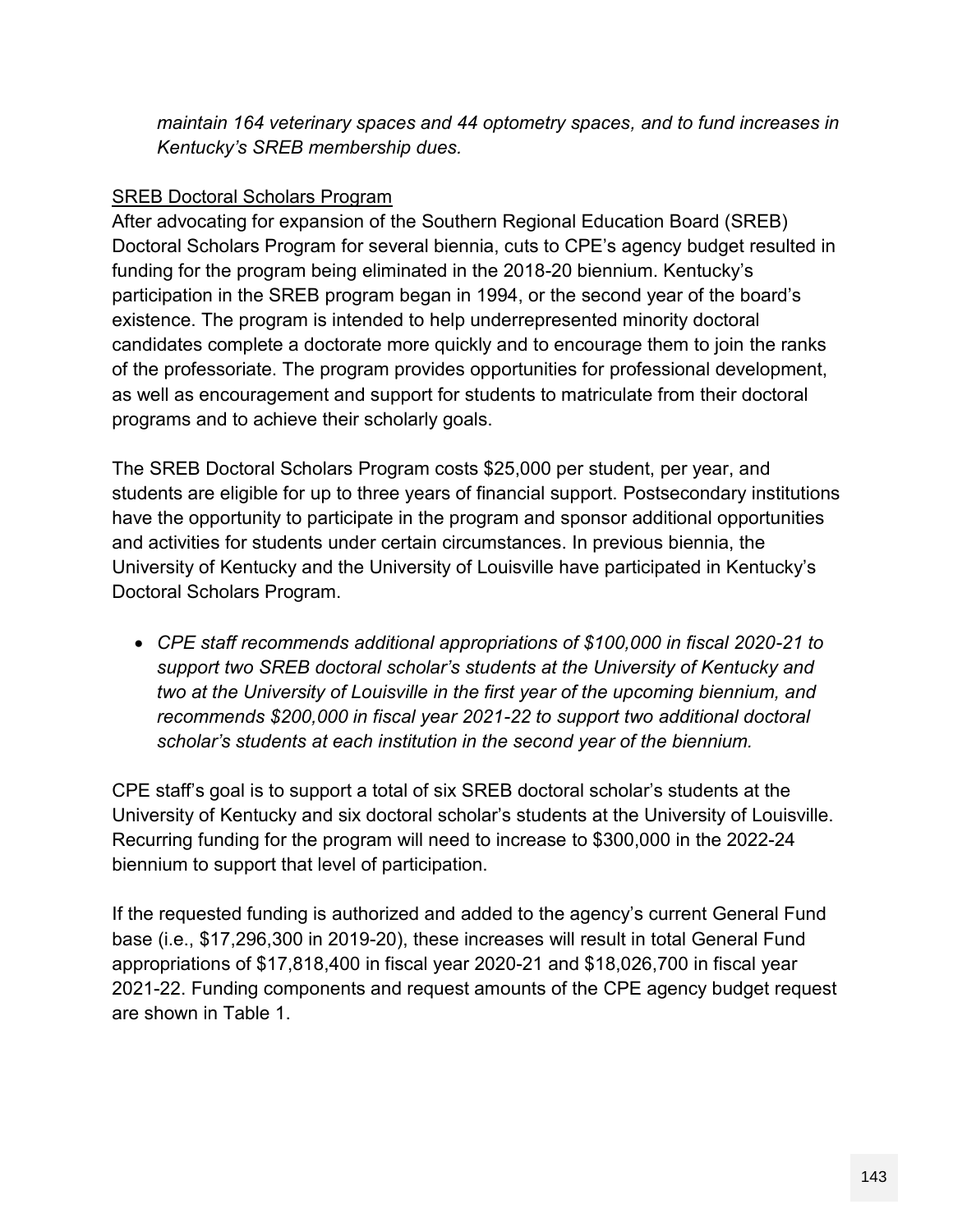|                                                                             | <b>Fiscal Year</b> | <b>Fiscal Year</b> |
|-----------------------------------------------------------------------------|--------------------|--------------------|
| <b>Funding Component</b>                                                    | 2020-21            | 2021-22            |
| Beginning Base (2019-20 General Fund)<br><b>Additional Budget Requests:</b> | \$17,296,300       | \$17,296,300       |
| <b>Defined Calculations</b>                                                 | \$148,900          | \$241,200          |
| <b>Contract Spaces</b>                                                      | 273,200            | 289,200            |
| <b>SREB Doctoral Scholars</b>                                               | 100,000            | 200,000            |
| <b>Total Requested Increases</b>                                            | \$522,100          | \$730,400          |
|                                                                             |                    |                    |

#### **Table 1: Components of 2020-22 Agency Budget Request**

#### **Other Fund Sources**

Several programs administered by CPE receive funding from sources other than the state General Fund, including cancer research funded with tobacco settlement funds, the Cancer Research Match program and the licensure program funded with restricted funds, and GEARUP made possible with federal funds. As part of the biennial budget process, the Council must request spending authority to expend these funds. For each of these fund sources, CPE staff is requesting the current year (i.e., fiscal 2019-20) level of expenditure authority for each year of the upcoming biennium.

# Tobacco Settlement Funds

The 2000 General Assembly created the Lung Cancer Research Fund to support research at the University of Kentucky's Markey Cancer Center and the University of Louisville's Brown Cancer Center. Research conducted by these centers explore the causes, detection, and treatment of lung cancer. The program benefits Kentuckians through discovery of new cancer therapies, clinical trials, and an early detection program. In the *2018-20 Budget of the Commonwealth*, the General Assembly specified that these funds should support cancer research more generally and be allocated 50:50 between the University of Kentucky and the University of Louisville.

 *Council staff recommends Tobacco Settlement Fund appropriations of \$6,686,500 in 2020-21 and \$6,686,500 in 2021-22 for cancer research at the University of Kentucky and the University of Louisville.*

# Restricted Funds

Every biennium, a request for restricted-funds spending authority must be included in the Council's budget request. The Cancer Research Matching Fund is the largest program in CPE's agency budget that is financed with restricted funds. Funding for that